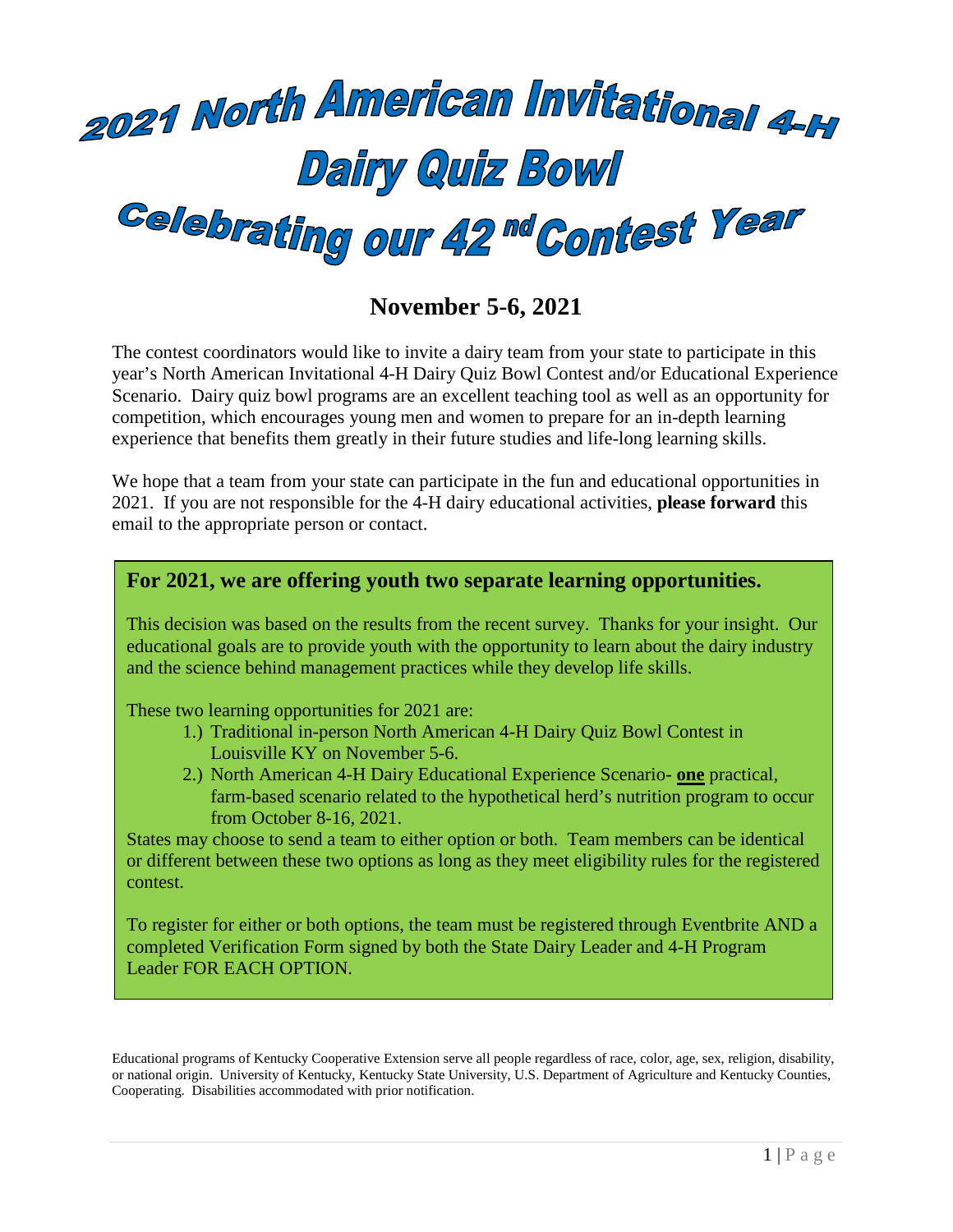**Please note that your state's entry and payment for Dairy Quiz Bowl and/or North American 4-H Dairy Educational Experience Scenario must be made separately through Eventbrite by September 21st at 5 PM EDT. No entries for North American 4-H Dairy Educational Experience will be accepted after this deadline. Dairy Quiz Bowl will accept entries up until October 5th at 5 PM EDT with additional late fees applied.**

Links to the rules, registration website (Eventbrite), verification form to be signed by both your state dairy contact and 4-H State Program Leader, schedule, and hotel registration information can be found at the following web site: [https://afs.ca.uky.edu/dairy/north](https://afs.ca.uky.edu/dairy/north-american-dairy-quiz-bowl)[american-dairy-quiz-bowl.](https://afs.ca.uky.edu/dairy/north-american-dairy-quiz-bowl) Please note entry materials and rules are separate for each the North American 4-H Dairy Educational Experience Scenario and the Dairy Quiz Bowl.

Watch for updates on the website above after registration deadline. Any updated information will be posted there.

## **PLEASE NOTE:**

- Registration process for both options is only though Eventbrite. NO other forms of entry will be accepted.
- Registration for in-person Dairy Quiz Bowl is separate from registration for the North American 4-H Dairy Educational Experience Scenario.
- Verification form signed by both the state dairy leader and state 4-H leader must be completed, signed, and emailed from the state dairy leader's email account to Robin Notton for participation in the Quiz Bowl or Scenario. A separate verification form is needed for participation in Quiz Bowl and Scenario.
- Again, this year a block of hotel rooms is being reserved. Reservation information will be available in the near future. Once secured, the hotel link on the website will provide hotel information.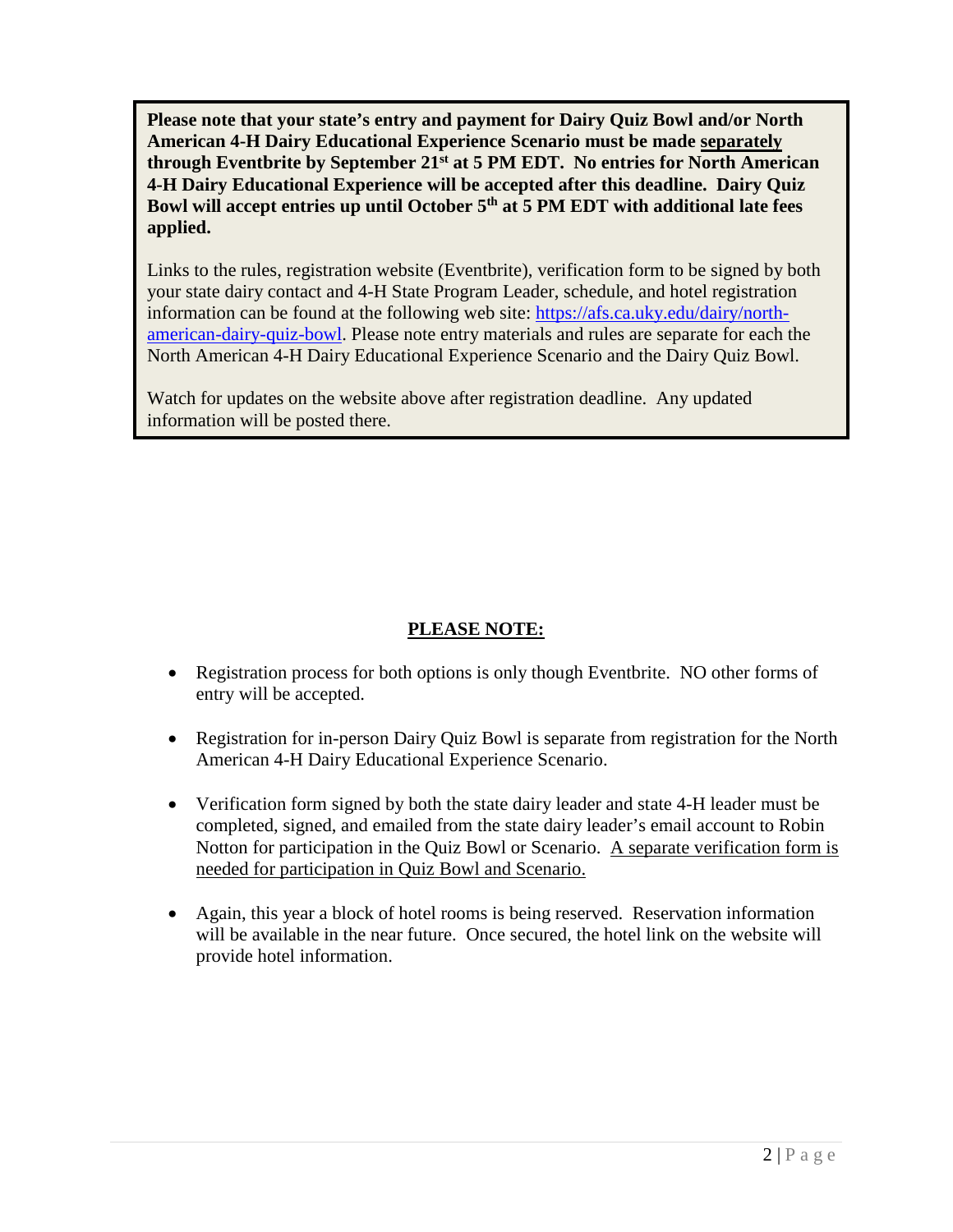# *Registration Process for North American 4-H Dairy Educational Experience Scenario*

To enter a team from your state, please complete ALL of the following steps:

1. Registration and payments will occur ONLY through [Eventbrite.](https://www.eventbrite.com/e/north-american-4-h-dairy-quiz-bowl-tickets-36589493159)

(Event URL is [https://www.eventbrite.com/e/2021-registration-north-american-4-h-dairy-educational](https://www.eventbrite.com/e/2021-registration-north-american-4-h-dairy-educational-experience-scenario-tickets-164133590989)[experience-scenario-tickets-164133590989](https://www.eventbrite.com/e/2021-registration-north-american-4-h-dairy-educational-experience-scenario-tickets-164133590989) . NO OTHER FORM of registration will be accepted. Please note completing the required verification form DOES NOT register your team for the contest. Registration at this link is only for the scenario and will not register your team for Dairy Quiz Bowl.

PLEASE NOTE: YOU WILL BE CHARGED ALL FEES ASSOCIATED WITH EVENTBRITE in addition to fees associated with the contest. All fees are non-transferable and non-refundable.

Entry fees for a team:

- On or before Sept 21<sup>st</sup> at 5 PM EDT- team registration \$17.55 (\$15 team registration plus \$2.55) Eventbrite fee)
- NO Late registration after the deadline—Sorry!

When registering, you will need:

- a. Names of the 3-5 youth participating
- b. Name, email address, and cell phone number of primary coach (denoted as Coach #1- They will receive email with the scenario)
- c. Name, email address, and cell phone number of second coach.
- d. State Dairy Contact's name, email address, and phone number
- e. State 4-H Leader's name, email address, and phone number
- f. Form of credit card payment

Deadline for team registration (youth participants, coaches) is September  $21<sup>st</sup>$  at 5 PM EDT. After this date and time, no late registrations will be accepted.

- 2. A completed and signed verification form, signed by both the official "State Dairy Team/Event Coordinator or Leader" AND "State 4-H Program Leader", must be submitted. This completed verification form should be signed electronically and emailed to [robin.notton@uky.edu](mailto:robin.notton@uky.edu) from the email account of the official State Dairy Team/Event Coordinator by **September 21st 5PM EDT.**
- 3. No hard copies of any entry or verification forms will be accepted. All entries must occur through Eventbrite.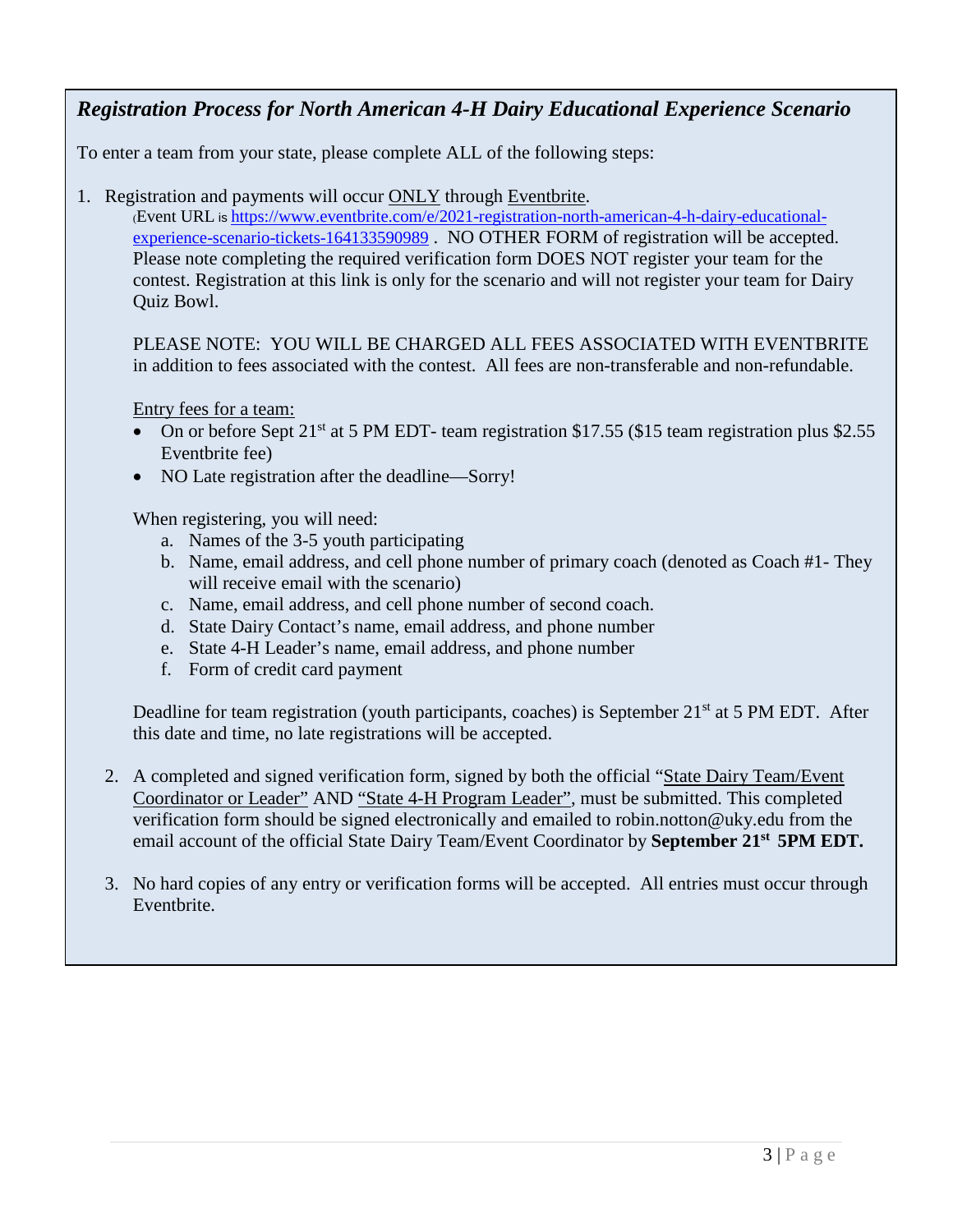## *Registration Process for In-Person North American 4-H Dairy Quiz Bowl Contest*

To enter a team from your state, please complete ALL of the following steps:

1. Registration and payments will occur ONLY through [Eventbrite.](https://www.eventbrite.com/e/north-american-4-h-dairy-quiz-bowl-tickets-36589493159)

(Event URL <https://www.eventbrite.com/e/2021-north-american-4-h-dairy-quiz-bowl-only-tickets-164033613955> .) NO OTHER FORM of registration will be accepted. Please note completing the required verification form DOES NOT register your team for the contest.

PLEASE NOTE: YOU WILL BE CHARGED ALL FEES ASSOCIATED WITH EVENTBRITE in addition to fees associated with the contest. All fees are non-transferable and non-refundable.

Entry fees for a team: (includes lunch and banquet tickets for up to 4 youth plus 1 coach)

- On or before September 21 at 5 PM EDT- team registration total \$346.42 (\$325 plus) \$21.42 Eventbrite fee)
- Late registration (September 21 at 5:01 PM EDT through October 5 at 5 PM EDT): \$399.46 (\$375 plus \$24.46 Eventbrite fee) (After October 5 at 5 PM EDT, no teams will be accepted, sorry.)

Additional lunch tickets: \$16.48 (\$14/person plus \$2.48 Eventbrite fee)

Additional banquet tickets: \$22.85 (\$20/person plus \$2.85 Eventbrite fee)

When registering, you will need:

- a. Names of the 4 youth participants
- b. Names of youth alternates, if applicable
- c. Name, email address, and cell phone number of all coaches
- d. Whether any youth or registered coaches have a dietary restriction related to a medical condition. If you answer yes, please send an email describing restriction to [damaral@uky.edu](mailto:damaral@uky.edu) before October 1<sup>st</sup>.
- e. State Dairy Contact's name, email address, and phone number
- f. State 4-H Leader's name, email address, and phone number
- g. Form of credit card payment

Deadline for team registration (youth participants, coaches) is September 21st at 5 PM EDT. After this date and time but before October 5th, a late registration fee will apply. Additional lunch and banquet tickets can be purchased at the time of registration and until October 28<sup>th</sup> at 11 PM EDT.

- 2. A completed and signed verification form, signed by both the official "State Dairy Team/Event Coordinator or Leader" AND "State 4-H Program Leader", must be submitted. This completed verification form should be signed electronically and emailed to [robin.notton@uky.edu](mailto:robin.notton@uky.edu) from the email account of the official State Dairy Team/Event Coordinator by **September 21st at 5 PM EDT.**
- 3. No hard copies of any entry form will be accepted. All entries must occur through Eventbrite. Verification forms must be typed, signed, and submitted via email attachment.